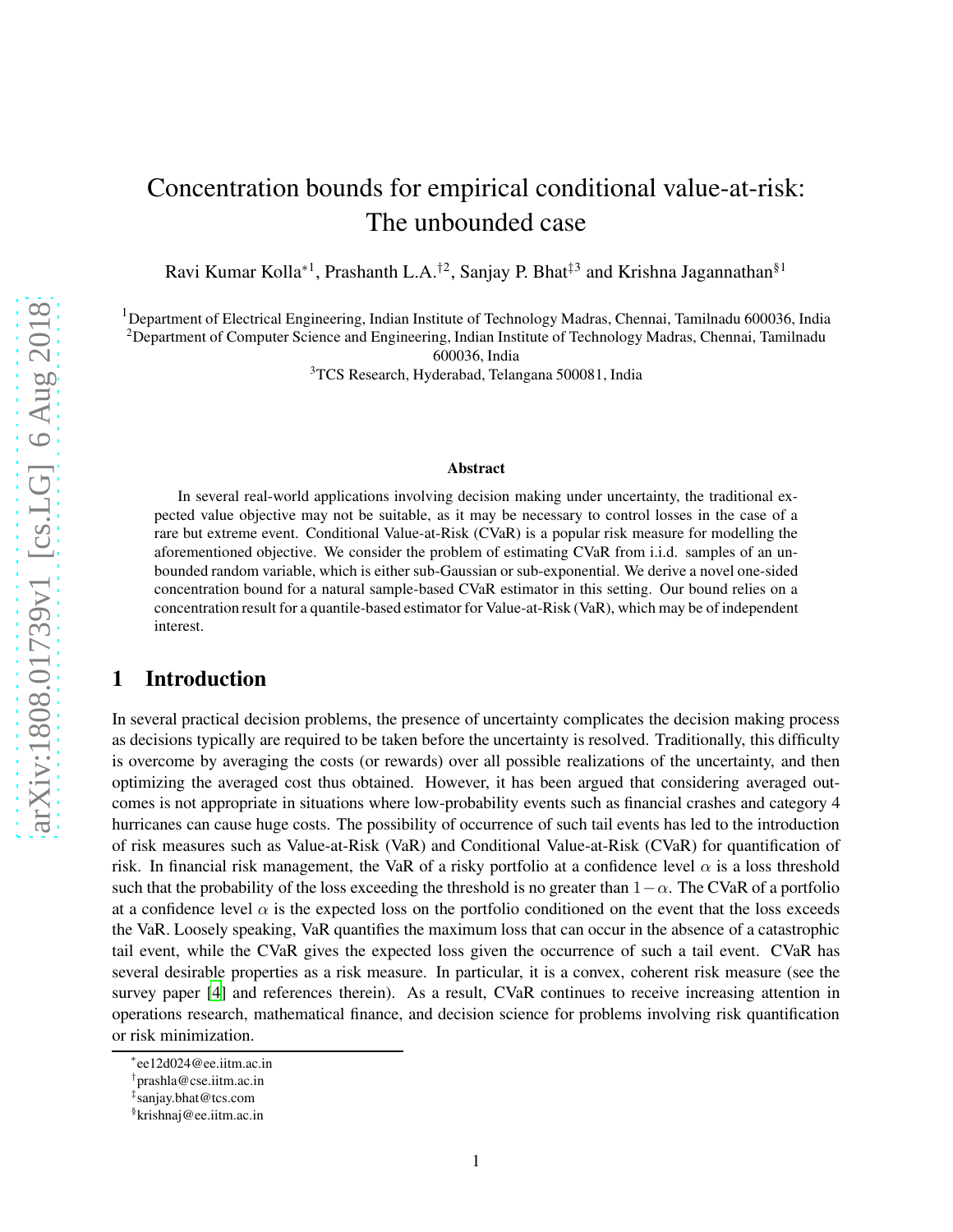In most applications involving uncertainty, the distributions characterizing the underlying uncertain factors are not known, and risk measures such as CVaR have to be estimated from sampled values of the random variable of interest. This is true, for instance, in a multi-armed bandit problem [\[5,](#page-10-1) [3](#page-10-2)] in which pulling an arm leads to a random loss, and one seeks to identify the arm whose loss random variable has the lowest CVaR by observing a sample of outcomes that result from multiple arm pulls. An obvious estimator for the CVaR of a distribution is the sample CVaR of an i.i.d. sample drawn from the distribution. Naturally, one seeks error bounds for the estimator that help to understand the trade-off between accuracy and sample size. Previous results on CVaR estimation either provide asymptotic error bounds for a general r.v. [\[7](#page-10-3)], or provide non-asymptotic error bounds that hold with high probability, but under the stringent assumption that the underlying r.v. is bounded [\[2](#page-9-0), [8\]](#page-10-4).

In this paper, we consider the problem of estimating the CVaR of an unbounded, albeit sub-Gaussian or sub-exponential random variable. Sub-Gaussian r.v.s include bounded, Gaussian and any other r.v. whose tail decays as fast as a Gaussian. On the other hand, sub-exponential r.v.s include exponential, Poisson and squared-Gaussian r.v. and are characterized by a tail heavier than Gaussian, resembling that of an exponential distribution. To the best of our knowledge, there are no concentration bounds for CVaR estimator for these two popular classes of unbounded distributions. We believe, imposing a tail decay assumption (sub-Gaussian or sub-exponential) is not restrictive, as such an imposition is common in concentration results for sample mean. Also, the task of CVaR estimation is more challenging in comparison, as it relates to a tail event. We derive a one-sided concentration bound for the empirical CVaR of an i.i.d. sample. Our bound relies on one of the two concentration results (of possibly independent interest) that we provide for a quantile-based estimator for VaR.

The rest of the paper is organized as follows: Section [2](#page-1-0) introduces VaR, CVaR and their estimators from i.i.d. samples, Section [3](#page-2-0) presents the concentration bounds for VaR and CVaR estimators. Section [4](#page-4-0) provides detailed proofs of the concentration results, and Section [5](#page-9-1) concludes the paper.

### <span id="page-1-0"></span>2 Background

Given a r.v. X with cumulative distribution function (CDF)  $F(\cdot)$ , the VaR  $v_{\alpha}(X)$  and CVaR  $c_{\alpha}(X)$ <sup>[1](#page-1-1)</sup> at level  $\alpha \in (0, 1)$  are defined as follows:

$$
v_{\alpha}(X) = \inf \{ \xi : \mathbb{P}[X \le \xi] \ge \alpha \} \text{ and } (1)
$$

$$
c_{\alpha}(X) = v_{\alpha}(X) + \frac{1}{1 - \alpha} \mathbb{E}\left[X - v_{\alpha}(X)\right]^+, \tag{2}
$$

where we have used the notation that  $[x]^+ = \max(0, x)$  for a real number x. Typical values of  $\alpha$  chosen in practice are 0.95 and 0.99. Note that, if X has a continuous and strictly increasing CDF, then  $v_{\alpha}(X)$  is a solution to the following  $\mathbb{P}[X \leq \xi] = \alpha$  *i.e.*,  $v_{\alpha}(X) = F^{-1}(\alpha)$ . CVaR also admits another form under the following assumption:

 $(A1)$  The r.v.  $X$  is continuous and has strictly increasing CDF.

If (A1) holds and X has a positive density at  $v_\alpha$ , then  $c_\alpha(X)$  admits the following equivalent form (cf. [\[7](#page-10-3)]):

<span id="page-1-2"></span>
$$
c_{\alpha}(X) = \mathbb{E}[X|X \ge v_{\alpha}(X)].
$$

Let  ${X_i}_{i=1}^n$  denote n i.i.d. samples from the distribution of X. Then, the estimates of VaR and CVaR at level  $\alpha$ , denoted by  $\hat{v}_{n,\alpha}$  and  $\hat{c}_{n,\alpha}$ , are formed as follows [\[6](#page-10-5)]:

$$
\hat{v}_{n,\alpha} = \hat{F}_n^{-1}(\alpha) := \inf\{x : \hat{F}_n(x) \ge \alpha\}
$$
\n(3)

<span id="page-1-1"></span><sup>&</sup>lt;sup>1</sup>For notational brevity, we omit X from  $v_\alpha(X)$  and  $c_\alpha(X)$  whenever the r.v. can be understood from the context.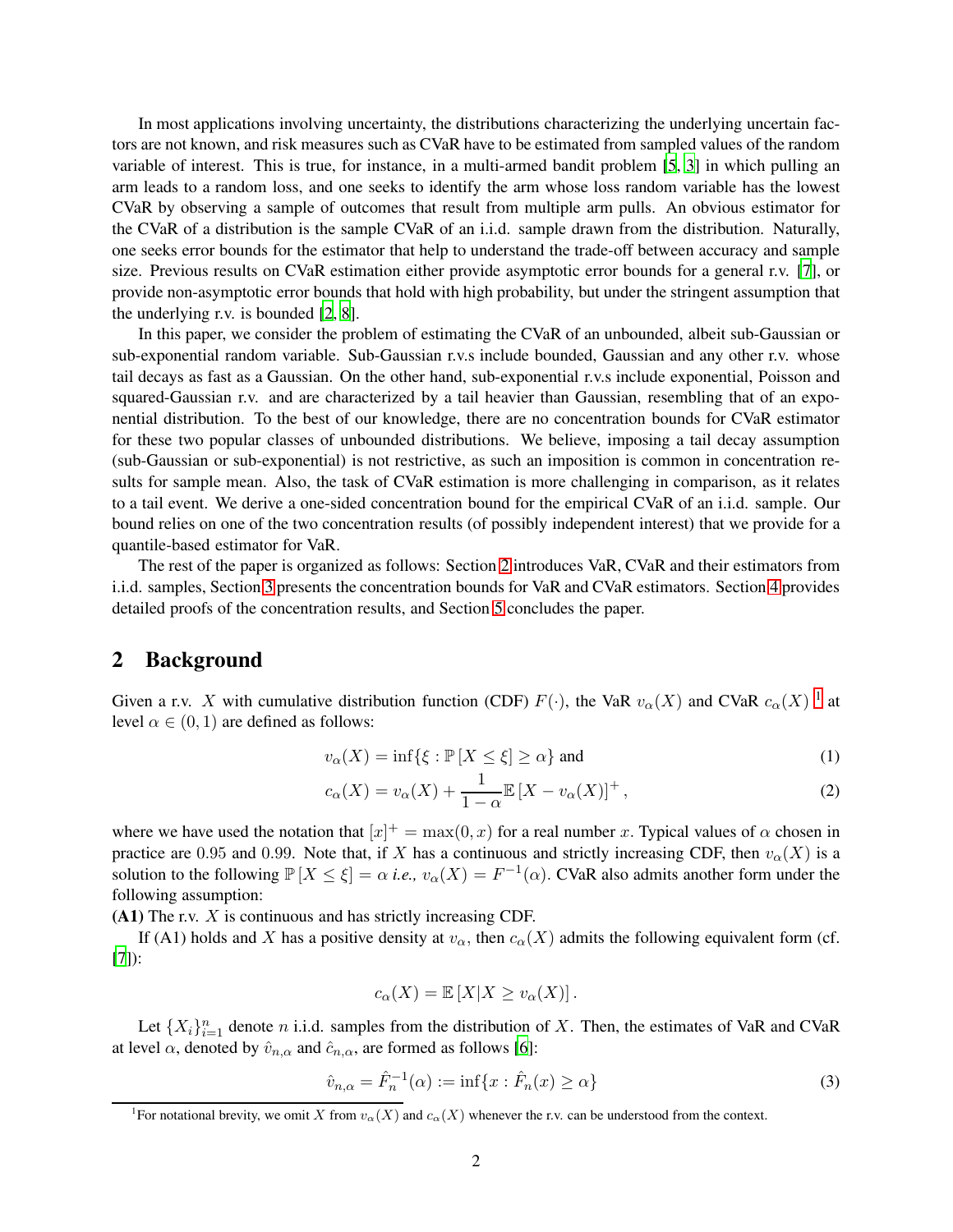<span id="page-2-1"></span>
$$
\hat{c}_{n,\alpha} = \hat{v}_{n,\alpha} + \frac{1}{n(1-\alpha)} \sum_{i=1}^{n} (X_i - \hat{v}_{n,\alpha})^+, \tag{4}
$$

where  $\hat{F}_n(x) = \frac{1}{n} \sum_{i=1}^n \mathbb{I}\{X_i \leq x\}$  is the empirical distribution function of X. Note that, from the order statistics  $X_{[1]}, \ldots, X_{[n]}$ , the empirical VaR can be computed as follows:  $\hat{v}_{n,\alpha} = X_{\lfloor n\alpha \rfloor}$ .

# <span id="page-2-0"></span>3 Concentration bounds

In this section, we present four concentration bounds. The first two bounds are for the VaR estimator given in [\(3\)](#page-1-2) and these bounds do not impose any restrictions on the underlying distribution. The next two concentration results are for the CVaR estimator given in [\(4\)](#page-2-1), and for these results, we assume that the underlying distribution is either sub-Gaussian or sub-exponential (see Definitions [1](#page-3-0)[–2](#page-3-1) below).

In each of the result presented below, the estimates are calculated using *n* i.i.d. samples  $\{X_i\}_{i=1}^n$  drawn from the r.v. X with CDF  $F(\cdot)$ , and for a given  $\alpha \in (0,1)$ .

<span id="page-2-2"></span>**Proposition 1.** *(VaR concentration bound) Let*  $\alpha \in (0,1)$ ,  $n \in \mathbb{N}$  *and*  $s \in (0,\frac{1}{2})$  $(\frac{1}{2})$  . Define  $\alpha^- = \alpha - \frac{1}{2n^s}$ and  $\alpha^+ = \alpha + \frac{1}{2n^s}$ *. Further, let*  $a_n = \hat{F}_n^{-1}(\alpha^-)$  and  $b_n = \hat{F}_n^{-1}(\alpha^+)$ *, where*  $\hat{F}_n^{-1}(\cdot)$  *is defined by* [\(3\)](#page-1-2)*. Then,* 

$$
\mathbb{P}\left[v_{\alpha}(X) \in [a_n, b_n]\right] \ge \left(1 - 2\exp\left(-\frac{n^{1-2s}}{8}\right)\right).
$$

Note that, the above concentration bound is free of any distribution dependent parameters.

*Proof.* See Section [4.1.](#page-4-1)

The following result presents another concentration bound for the VaR estimator which will have distribution parameters in the bound. However, unlike Proposition [1,](#page-2-2) the result presented below is symmetric, and more importantly, bounds the estimation error  $|\hat{v}_{n,\alpha} - v_{\alpha}|$  directly.

<span id="page-2-3"></span>**Proposition 2 (VaR concentration bound).** Suppose that (A1) holds. For any  $\epsilon > 0$ , we have

$$
\mathbb{P}\left[|\hat{v}_{n,\alpha}-v_{\alpha}|\geq\epsilon\right]\leq 2\exp\left(-2nc\epsilon^{2}\right),
$$

*where* c *is a constant that depends on the value of the density* f *of the r.v.* X *in a neighbourhood of VaR.*

*Proof.* See Section [4.2.](#page-4-2)

The bound above implies that to estimate the VaR to an accuracy of  $\epsilon$ , one would require an order  $O(1/\epsilon^2)$  number of samples. Notice that no restrictive assumptions on the tail of the underlying distribution are made in arriving at the concentration bounds for VaR in Propositions [1](#page-2-2) and [2.](#page-2-3) However, for establishing concentration bounds for the CVaR, which involves conditioning on a tail event, it is necessary to assume that the distribution is not heavy-tailed. In fact, even for the case of estimating the expected value of a r.v., exponential concentration bounds are available under an assumption that restricts the tail to be light (cf. Chapter 2 of [\[1](#page-9-2)]).

In this paper, we present concentration bounds under two popular assumptions on the tail of a r.v. The first restricts the r.v. to be sub-Gaussian, while the second requires the same to be sub-exponential. These two classes of r.v.s include bounded r.v.s and more importantly, several unbounded r.v.s as well. Sub-Gaussian r.v.s include the Gaussian r.v.s as well as several other r.v.s whose moment generating functions do not exceed that of a Gaussian, while sub-exponential r.v.s include heavier tailed r.v.s. These two notions are made precise in the following definitions.

 $\Box$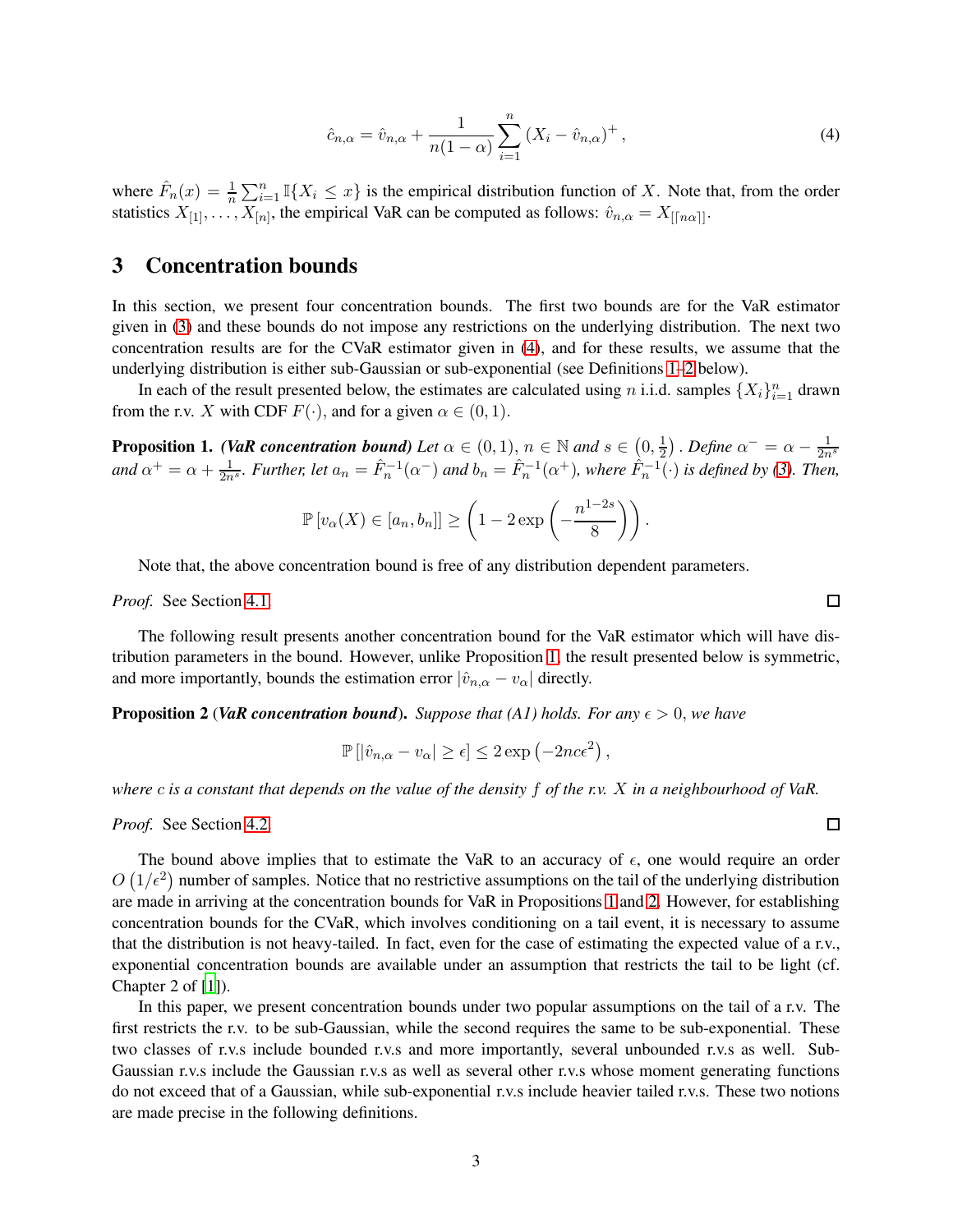<span id="page-3-0"></span>**Definition 1.** A r.v. X with  $\mathbb{E}[X] = \mu < \infty$  is said to be  $\sigma$ -sub-Gaussian if

$$
\mathbb{E}\left[\exp\left(\lambda X\right)\right] \leq \exp\left(\lambda \mu + \frac{\lambda^2 \sigma^2}{2}\right), \quad \forall \lambda \in \mathbb{R}.
$$

<span id="page-3-1"></span>**Definition 2.** A r.v. X with mean  $\mu < \infty$  is said to be  $(\sigma, b)$ -sub-exponential if

$$
\mathbb{E}\left[\exp\left(\lambda X\right)\right] \leq \exp\left(\lambda \mu + \frac{\lambda^2 \sigma^2}{2}\right), \quad \forall \left|\lambda\right| < \frac{1}{b}.
$$

It is worth noting that all sub-Gaussian r.v.s are sub-exponential, but the converse is not true. The following result presents a one-sided concentration bound for the CVaR estimator in [\(4\)](#page-2-1), for the case when the underlying r.v. is sub-Gaussian.

<span id="page-3-3"></span>**Proposition 3 (***CVaR concentration bound: sub-Gaussian case***).** *Suppose that (A1) holds. Let*  $\alpha \in (0,1)$ , *and* X *be a*  $\sigma$ -sub-Gaussian r.v. with mean  $\mu$ . Suppose that  $\alpha$  is large enough to ensure  $(v_{\alpha} - \mu) > 0$  and *the sub-Gaussian parameter*  $\sigma$  *satisfies*  $\sigma < \sqrt{\frac{(v_{\alpha} - \mu)^2}{2 \ln(1/(1-\alpha))}}$ . *Then, for any*  $\epsilon > 0$ *, we have* 

$$
\mathbb{P}\left[\hat{c}_{n,\alpha} - c_{\alpha} > \epsilon\right] \le \exp\left(-\frac{n\epsilon(1-\alpha)(v_{\alpha} - \mu)}{2\sigma^2}\right) + 2\exp\left(-2nc_1\epsilon^2\right) + 2\exp\left(-2nc_2\epsilon\right) + \exp\left(-2n\epsilon(1-\alpha)^2\right),\tag{5}
$$

*where*  $c_1$  *and*  $c_2$  *are constants that depend on the value of the density*  $f$  *of the r.v.*  $X$  *in a neighbourhood of VaR.*

*Proof.* See Section [4.3.](#page-5-0)

Suppose that the accuracy  $\epsilon$  is greater than 1. Then, it is apparent that the dominant terms on the RHS of [\(5\)](#page-3-2) are those involving an exponential with  $\epsilon$ . Further,  $\hat{c}_{n,\alpha} \leq c_\alpha + \epsilon$  with probability (w.p.) at least  $(1 - \delta)$ , when the number of samples *n* is of the order  $O\left(\frac{1}{\epsilon}\right)$  $\frac{1}{\epsilon}\ln\left(\frac{1}{\delta}\right)$  $\left(\frac{1}{\delta}\right)$ ). On other hand, an order  $O\left(\frac{1}{\epsilon^2}\right)$  $\frac{1}{\epsilon^2}\ln\left(\frac{1}{\delta}\right)$  $\frac{1}{\delta}$ ) number of samples are enough to ensure that  $\hat{v}_{n,\alpha} \le v_\alpha + \epsilon$  w.p. at least  $(1 - \delta)$ . Hence, CVaR estimation requires more samples in comparison to VaR, when  $\epsilon > 1$ . In the complementary case, i.e., when  $\epsilon < 1$ , both VaR and CVaR estimate can be  $\epsilon$ -accurate w.p.  $(1 - \delta)$ , if the number of samples is of the order  $O(\frac{1}{\epsilon^2})$  $\frac{1}{\epsilon^2}\ln\left(\frac{1}{\delta}\right)$  $\frac{1}{\delta}$ )).

Next, we analyse the concentration of the CVaR estimator in [\(4\)](#page-2-1) for the case when the underlying r.v. is sub-exponential.

<span id="page-3-4"></span>Proposition 4 (*CVaR concentration bound: sub-exponential case*). *Suppose that (A1) holds. Let* X *be*  $a(\sigma, b)$ -sub-exponential r.v. with mean  $\mu$ . Suppose that  $\alpha$  is large enough to ensure  $v_{\alpha} - \mu > 0$  and the *parameter*  $\sigma$  *satisfies*  $\sigma < \sqrt{\frac{2\ln(1-\alpha)+2(v_\alpha-\mu)m_b}{m_b^2}}$  *where*  $m_b = \min\{\frac{v_\alpha-\mu}{\sigma^2},b'\}$  *where*  $b' < 1/b$ . *Then for any*  $\epsilon > 0$ , we have

$$
\mathbb{P}\left[\hat{c}_{n,\alpha} - c_{\alpha} > \epsilon\right] \le \exp\left(-\frac{n\epsilon(1-\alpha)m_b}{2}\right) + 2\exp\left(-2nc_1\epsilon^2\right) + 2\exp\left(-2nc_2\epsilon\right) + \exp\left(-2n\epsilon(1-\alpha)^2\right),\tag{6}
$$

*where*  $c_1$  *and*  $c_2$  *are as in Proposition [3.](#page-3-3)* 

From the result above, it is apparent that the rate of CVaR concentration for sub-exponential r.v.s matches that of sub-Gaussian ones.

*Proof.* See Section [4.4.](#page-8-0)

<span id="page-3-2"></span>
$$
\Box
$$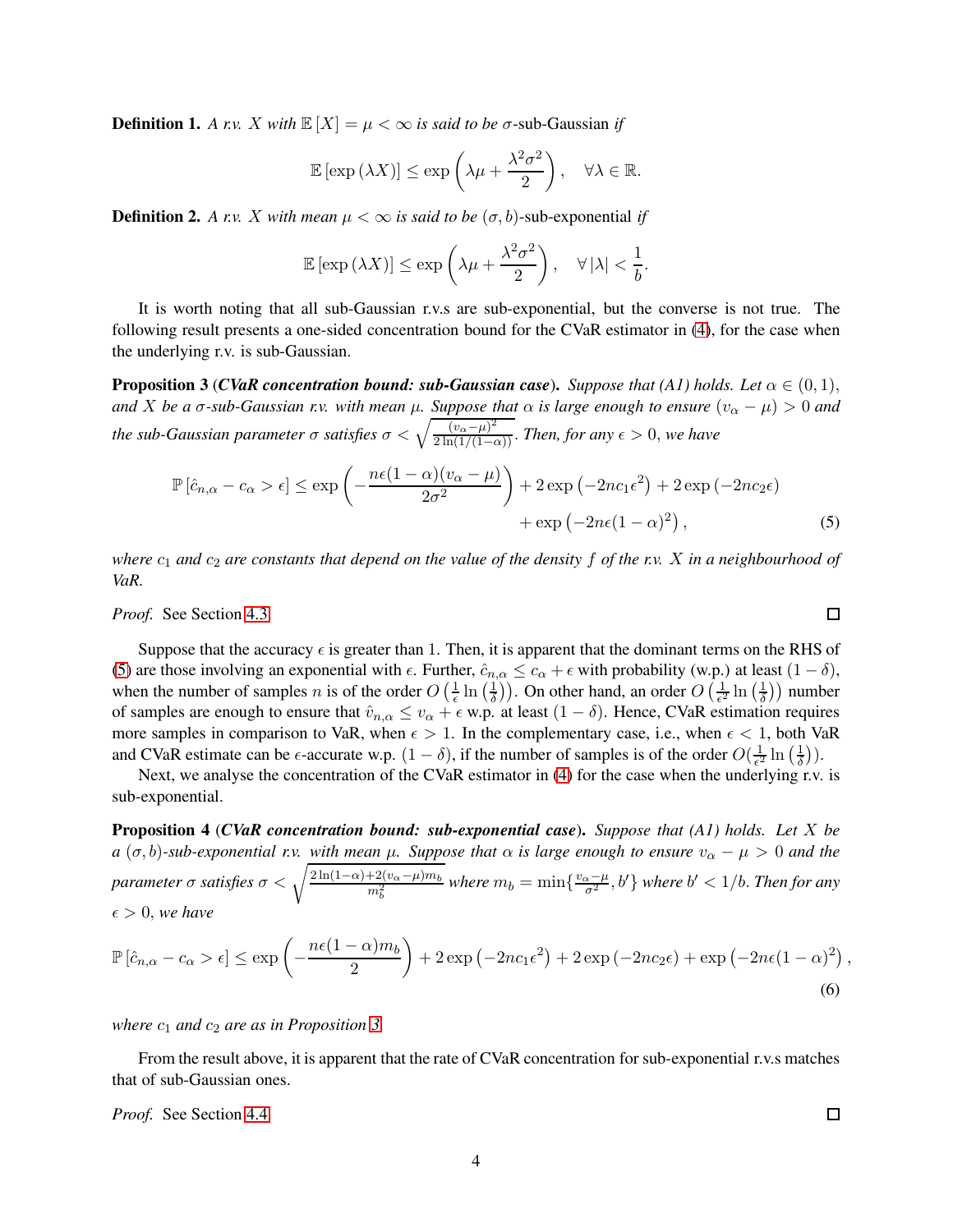# <span id="page-4-0"></span>4 Proofs

<span id="page-4-1"></span>In this section, we present the proofs of the results presented in Section [3.](#page-2-0)

### 4.1 Proof of Proposition [1](#page-2-2)

*Proof.* Recall the Dvoretzky-Kiefer-Wolfowitz (DKW) inequality, which provides a finite-sample bound on the distance between the empirical distribution and the true distribution: For any  $\epsilon > 0$ ,

$$
\mathbb{P}\left[\sup_{x\in\mathbb{R}}|\hat{F}_n(x)-F(x)|>\epsilon\right]\leq 2e^{-2n\epsilon^2}.
$$

Consider the following event

<span id="page-4-3"></span>
$$
A = \left\{ \sup_{x \in [a_n, b_n]} \left| \hat{F}_n(x) - F(x) \right| \le \frac{1}{4n^s} \right\},\
$$

with  $a_n = \hat{F}_n^{-1}(\alpha^-)$  and  $b_n = \hat{F}_n^{-1}(\alpha^+)$  as defined in the theorem statement. By the DKW inequality, we have

$$
\mathbb{P}[A] \ge 1 - 2 \exp\left(\frac{-2n}{16n^{2s}}\right) = 1 - 2 \exp\left(\frac{-n^{1-2s}}{8}\right). \tag{7}
$$

On the event  $A$ , we have

$$
F(a_n) \stackrel{(a)}{=} \lim_{a \uparrow a_n} F(a) \stackrel{(b)}{\leq} \lim_{a \uparrow a_n} \left( \hat{F}_n(a) + \frac{1}{4n^s} \right) \stackrel{(c)}{\leq} \alpha^- + \frac{1}{4n^s} = \alpha - \frac{1}{4n^s} < \alpha, \text{ and}
$$

$$
F(b_n) \geq \alpha^+ - \frac{1}{4n^s} = \alpha + \frac{1}{4n^s} > \alpha,
$$

where (a) follows from continuity of  $F$ , (b) follows from the definition of the event A, and (c) follows from the definition of  $a_n$ . Thus,  $v_\alpha \in [a_n, b_n]$  and the main claim follows from the lower bound on  $\mathbb{P}[A]$  in  $\Box$ [\(7\)](#page-4-3).

#### <span id="page-4-2"></span>4.2 Proof of Proposition [2](#page-2-3)

*Proof.*

$$
\mathbb{P}\left[\left|\hat{v}_{n,\alpha} - v_{\alpha}\right| \geq \epsilon\right] = \mathbb{P}\left[\hat{v}_{n,\alpha} \geq v_{\alpha} + \epsilon\right] + \mathbb{P}\left[\hat{v}_{n,\alpha} \leq v_{\alpha} - \epsilon\right]
$$
\n
$$
\leq \mathbb{P}\left[\hat{F}_{n}(v_{\alpha} + \epsilon) \leq \alpha\right] + \mathbb{P}\left[\hat{F}_{n}(v_{\alpha} - \epsilon) \geq \alpha\right]
$$
\n
$$
= \mathbb{P}\left[F(v_{\alpha} + \epsilon) - \hat{F}_{n}(v_{\alpha} + \epsilon) \geq F(v_{\alpha} + \epsilon) - \alpha\right] + \mathbb{P}\left[\hat{F}_{n}(v_{\alpha} - \epsilon) - F(v_{\alpha} - \epsilon) \geq \alpha - F(v_{\alpha} - \epsilon)\right]
$$
\n
$$
\stackrel{(a)}{\leq} \exp\left(-2n\left(F(v_{\alpha} + \epsilon) - F(v_{\alpha})\right)^{2}\right) + \exp\left(-2n\left(F(v_{\alpha}) - F(v_{\alpha} - \epsilon)\right)^{2}\right)
$$
\n
$$
\leq 2\exp\left(-2n\delta_{\epsilon}^{2}\right),
$$

where (a) is due to the DKW inequality, and  $\delta_{\epsilon} = \min\{F(v_{\alpha} + \epsilon) - F(v_{\alpha}), F(v_{\alpha}) - F(v_{\alpha} - \epsilon)\}.$ Given that the density exists, we have

$$
F(v_{\alpha}+\eta_1)-F(v_{\alpha}-\eta_2)=f(\bar{v})(\eta_1+\eta_2),
$$

for some  $\bar{v} \in [v_{\alpha} - \eta_2, v_{\alpha} + \eta_1]$ . Using the identity above for the two expressions inside  $\delta_{\epsilon}$ , we obtain

$$
\delta_{\epsilon} = \min(f(\bar{v}_1), f(\bar{v}_2)) \times \epsilon.
$$

for some  $\bar{v}_1 \in [v_\alpha, v_\alpha + \epsilon]$  and  $\bar{v}_2 \in [v_\alpha - \epsilon, v_\alpha]$ . The claim follows.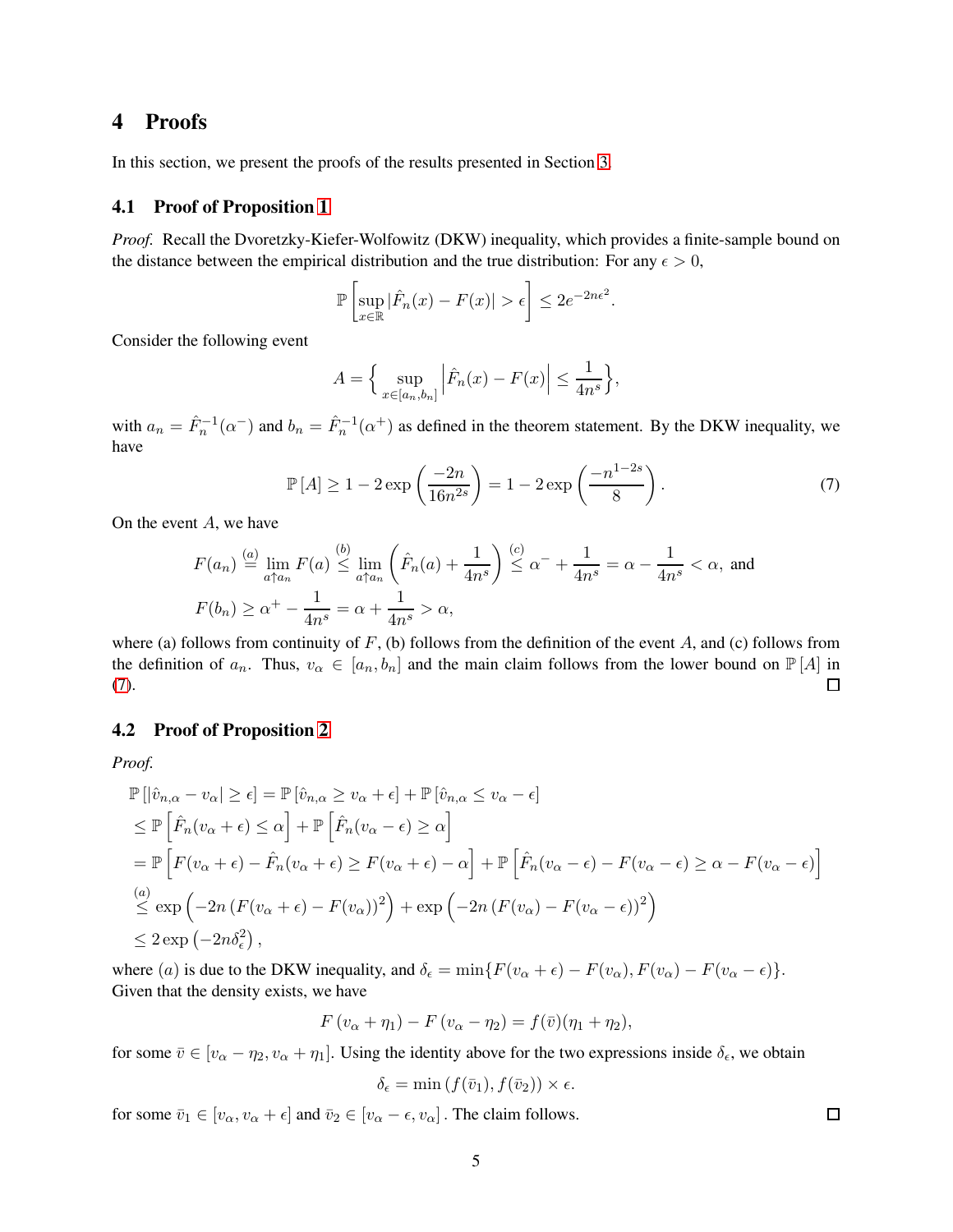### <span id="page-5-0"></span>4.3 Proof of Proposition [3](#page-3-3)

We first prove a more general result without restricting the sub-Gaussian parameter  $\sigma$  and the main claim in Proposition [3](#page-3-3) follows in a straightforward fashion.

<span id="page-5-5"></span>Proposition 5 (*General CVaR concentration bound: sub-Gaussian case*). *Assume (A1). Let* X *be a* σ*sub-Gaussian with mean*  $\mu$ *. Suppose that*  $(v_{\alpha} - \mu) > 0$ *. Then, for any*  $\epsilon > 0$ *, we have* 

$$
\mathbb{P}\left[\hat{c}_{n,\alpha} - c_{\alpha} > \epsilon\right] \le \exp\left(-\frac{n\epsilon(1-\alpha)(v_{\alpha} - \mu)}{2\sigma^2}\right) \left[\alpha + \exp\left(-\frac{(v_{\alpha} - \mu)^2}{2\sigma^2}\right)\right]^n + 2\exp\left(-2n\delta_{\epsilon_1}^2\right) + 2\exp\left(-2n\delta_{\epsilon_2}^2\right) + \exp\left(-2n\epsilon(1-\alpha)^2\right),\tag{8}
$$

 $where \delta_{\epsilon_1} = \min\{F(v_\alpha + \frac{n(1-\alpha)\epsilon}{8}) - F(v_\alpha), F(v_\alpha) - F(v_\alpha - \frac{n(1-\alpha)\epsilon}{8})\}$  and  $\delta_{\epsilon_2} = \min\{F(v_\alpha + \sqrt{\epsilon}/4) - F(v_\alpha)\}$  $F(v_\alpha), F(v_\alpha) - F(v_\alpha - \sqrt{\epsilon}/4).$ 

*Proof.* First, we bound the estimate  $\hat{c}_{n,\alpha}$ . Notice that

<span id="page-5-1"></span>
$$
\hat{c}_{n,\alpha} = \hat{v}_{n,\alpha} + \frac{1}{n(1-\alpha)} \sum_{i=1}^{n} (X_i - \hat{v}_{n,\alpha})^+
$$
  
=  $v_{\alpha} + \frac{1}{n(1-\alpha)} \sum_{i=1}^{n} (X_i - v_{\alpha})^+ + (\hat{v}_{n,\alpha} - v_{\alpha}) + \frac{1}{n(1-\alpha)} \sum_{i=1}^{n} [(X_i - \hat{v}_{n,\alpha})^+ - (X_i - v_{\alpha})^+]$  (9)

The last term on the RHS of [\(9\)](#page-5-1) can be re-written as follows:

$$
\frac{1}{n(1-\alpha)}\sum_{i=1}^{n} \left[ (X_i - \hat{v}_{n,\alpha})^+ - (X_i - v_{\alpha})^+ \right] = \frac{1}{n(1-\alpha)}\sum_{i=1}^{n} \left[ (v_{\alpha} - \hat{v}_{n,\alpha}) \mathbb{I} \{ X_i \ge \hat{v}_{n,\alpha} \} \right] + \frac{1}{n(1-\alpha)}\sum_{i=1}^{n} (X_i - v_{\alpha}) \left[ \mathbb{I} \{ X_i \ge \hat{v}_{n,\alpha} \} - \mathbb{I} \{ X_i \ge v_{\alpha} \} \right],
$$
(10)

and

$$
\frac{1}{n(1-\alpha)}\sum_{i=1}^{n} \left[ (v_{\alpha} - \hat{v}_{n,\alpha}) \mathbb{I}\left\{X_i \ge \hat{v}_{n,\alpha}\right\} \right] = \frac{\hat{v}_{n,\alpha} - v_{\alpha}}{1-\alpha} \left[ \left[ \hat{F}_n(\hat{v}_{n,\alpha}) - 1 \right] - \frac{1}{n} \sum_{i=1}^{n} \mathbb{I}\left\{X_i = \hat{v}_{n,\alpha}\right\} \right]
$$

$$
= \frac{\hat{v}_{n,\alpha} - v_{\alpha}}{1-\alpha} \left[ \hat{F}_n(\hat{v}_{n,\alpha}) - 1 \right] \text{ w.p. 1.}
$$
(11)

The last equality above uses the fact that  $\frac{1}{n} \sum_{i=1}^{n} \mathbb{I} \{X_i = \hat{v}_{n,\alpha}\}\$  takes values zero w.p. 1, since  $X_i$  is continuous, for each i.

Combining  $(9)$ ,  $(10)$  and  $(11)$ , we obtain

<span id="page-5-4"></span><span id="page-5-3"></span><span id="page-5-2"></span>
$$
\hat{c}_{n,\alpha} = v_{\alpha} + \frac{1}{n} \sum_{i=1}^{n} \frac{(X_i - v_{\alpha})^+}{1 - \alpha} + (\hat{v}_{n,\alpha} - v_{\alpha}) + \frac{\hat{v}_{n,\alpha} - v}{1 - \alpha} \left[ \hat{F}_n(\hat{v}_{n,\alpha}) - 1 \right] \n+ \frac{1}{n} \sum_{i=1}^{n} \frac{X_i - v_{\alpha}}{1 - \alpha} \left[ \mathbb{I} \{ X_i \ge \hat{v}_{n,\alpha} \} - \mathbb{I} \{ X_i \ge v_{\alpha} \} \right] \n= v_{\alpha} + \frac{1}{n(1 - \alpha)} \sum_{i=1}^{n} (X_i - v_{\alpha})^+ + B_n,
$$
\n(12)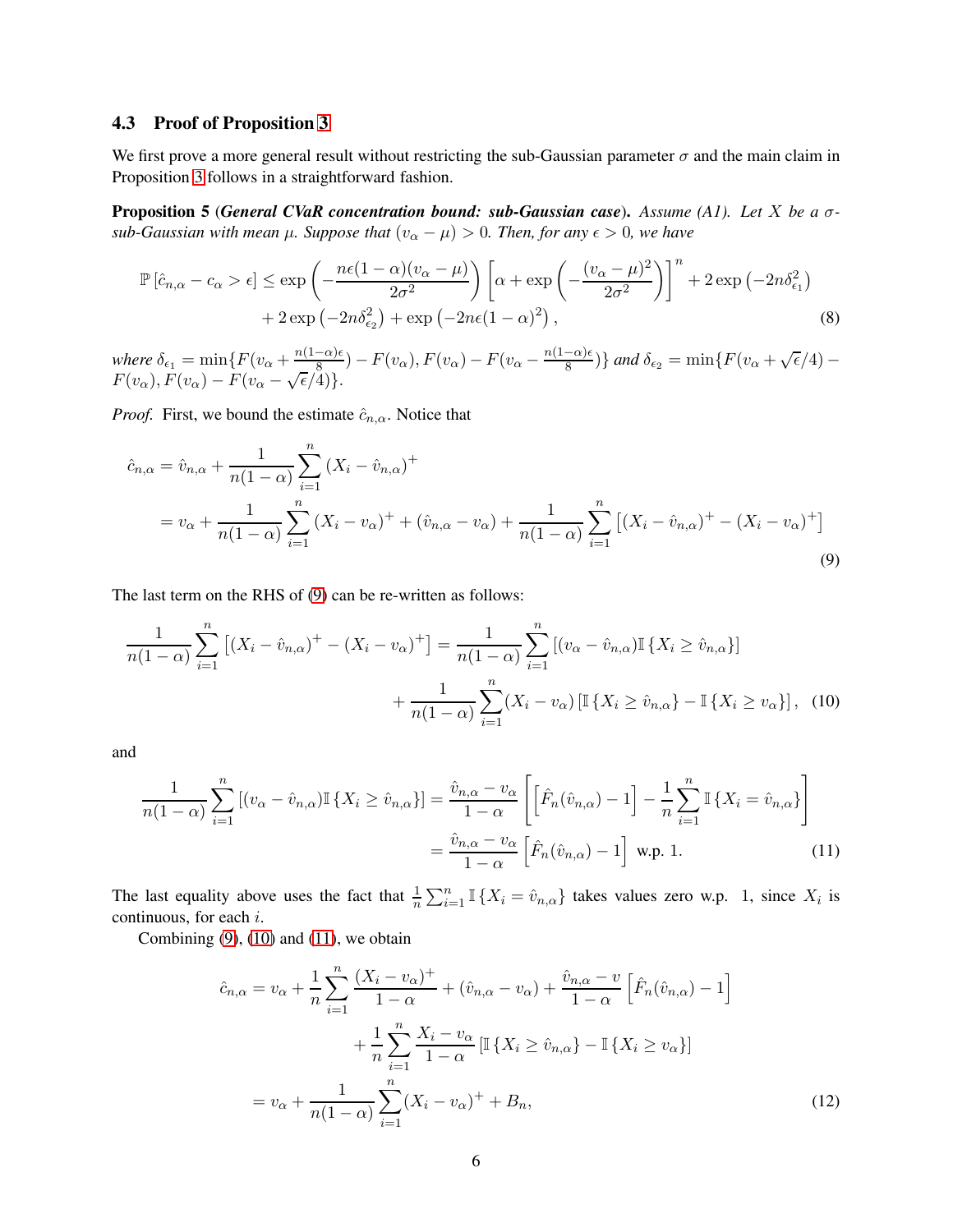where

$$
B_n \stackrel{\Delta}{=} \frac{\hat{v}_{n,\alpha} - v_\alpha}{1 - \alpha} \left[ \hat{F}_n(\hat{v}_{n,\alpha}) - \alpha \right] + \frac{1}{n} \sum_{i=1}^n \frac{X_i - v_\alpha}{1 - \alpha} \left[ \mathbb{I} \left\{ X_i \ge \hat{v}_{n,\alpha} \right\} - \mathbb{I} \left\{ X_i \ge v_\alpha \right\} \right].
$$

From [\(12\)](#page-5-4), we have

$$
\hat{c}_{n,\alpha} - c_{\alpha} = \left[ v_{\alpha} + \frac{1}{n} \sum_{i=1}^{n} \frac{(X_i - v_{\alpha})^+}{1 - \alpha} - c_{\alpha} \right] + B_n
$$

$$
= \frac{1}{1 - \alpha} \left[ \frac{1}{n} \sum_{i=1}^{n} (X_i - v_{\alpha}) \mathbb{I} \{ X_i \ge v_{\alpha} \} - \mathbb{E} \left[ (X - v_{\alpha}) \mathbb{I} \{ X \ge v_{\alpha} \} \right] \right] + B_n.
$$
(13)

For notational convenience, let

<span id="page-6-3"></span><span id="page-6-1"></span><span id="page-6-0"></span>
$$
Y_i = (X_i - v_\alpha) \mathbb{I} \{ X_i \ge v_\alpha \},
$$
  
\n
$$
Y = (X - v_\alpha) \mathbb{I} \{ X \ge v_\alpha \} \text{ and}
$$
  
\n
$$
A_n = \frac{1}{1 - \alpha} \left( \frac{1}{n} \sum_{i=1}^n Y_i - \mathbb{E} [Y] \right).
$$

It is easy to see that  $Y_i$ 's are i.i.d., non-negative, and  $\mathbb{E}[Y_i] = (1 - \alpha)(c_\alpha - v_\alpha)$ ,  $\forall i$ . We now proceed to bound  $\mathbb{P} \left[ \hat{c}_{n,\alpha} - c_{\alpha} > \epsilon \right]$ , using [\(13\)](#page-6-0), as follows:

$$
\mathbb{P}\left[\hat{c}_{n,\alpha} - c_{\alpha} > \epsilon\right] = \mathbb{P}\left[A_n + B_n > \epsilon\right] \le \mathbb{P}\left[A_n > \epsilon/2\right] + \mathbb{P}\left[B_n > \epsilon/2\right].\tag{14}
$$

For handling  $\mathbb{P}[A_n > \epsilon/2]$ , we bound the moment generating function of r.v.  $Y_i$  as follows:

$$
\mathbb{E}\left[e^{\lambda Y_i/n}\right] = \mathbb{E}\left[e^{\frac{\lambda}{n}(X_i - v_{\alpha})\mathbb{I}\{X_i \ge v_{\alpha}\}}\right] = \int_{-\infty}^{v_{\alpha}} f_X(x)dx + \int_{v_{\alpha}}^{\infty} e^{\frac{\lambda}{n}(x - v_{\alpha})} f_X(x)dx
$$

$$
\le F_X(v_{\alpha}) + e^{-\frac{\lambda}{n}v_{\alpha}} \int_{-\infty}^{\infty} e^{\frac{\lambda}{n}x} f_X(x)dx
$$

$$
\overset{(a)}{\le \alpha + e^{-\frac{\lambda}{n}v_{\alpha} + \frac{\lambda}{n}\mu + \frac{\lambda^2 \sigma^2}{2n^2}}},
$$
(15)

where  $(a)$  is due to the sub-Gaussianity of  $X_i$ . Thus,

$$
\mathbb{P}\left[A_n > \frac{\epsilon}{2}\right] = \mathbb{P}\left[\frac{1}{n}\sum_{i=1}^n Y_i > \frac{(1-\alpha)\epsilon}{2} + \mathbb{E}\left[Y\right]\right] \stackrel{(b)}{\leq} \frac{\prod_{i=1}^n \mathbb{E}\left[e^{\lambda Y_i/n}\right]}{e^{\lambda((1-\alpha)\epsilon/2 + \mathbb{E}\left[Y\right])}} \stackrel{(c)}{\leq} \frac{\left[\alpha + e^{-\frac{\lambda}{n}\nu_\alpha + \frac{\lambda}{n}\mu + \frac{\lambda^2 \sigma^2}{2n^2}}\right]^n}{e^{\lambda((1-\alpha)\epsilon/2 + \mathbb{E}\left[Y\right])}},\tag{16}
$$

where (b) uses Markov's inequality and (c) follows from [\(15\)](#page-6-1). Notice that [\(16\)](#page-6-2) holds for any  $\lambda > 0$ . However, for the bound on the RHS above to be meaningful, we require that  $\alpha + e^{-\frac{\lambda}{n}v_{\alpha} + \frac{\lambda}{n}\mu + \frac{\lambda^2\sigma^2}{2n^2}}$  $\frac{1}{2n^2} < 1$ . Now, maximizing  $\frac{\lambda^2 \sigma^2}{2n^2}$  $\frac{\lambda^2 \sigma^2}{2n^2} - \frac{\lambda (v_\alpha - \mu)}{n}$  over  $\lambda$ , we obtain  $\lambda_* = \frac{n(v_\alpha - \mu)}{\sigma^2}$ . Substituting the value of  $\lambda_*$  in [\(16\)](#page-6-2), we obtain

<span id="page-6-4"></span><span id="page-6-2"></span>
$$
\mathbb{P}\left[A_n > \epsilon/2\right] \le \exp\left(-\frac{n(v_\alpha - \mu)}{\sigma^2} \left[\frac{(1-\alpha)\epsilon}{2} + \mathbb{E}\left[Y\right]\right]\right) \left[\alpha + \exp\left(-\frac{(v_\alpha - \mu)^2}{2\sigma^2}\right)\right]^n. \tag{17}
$$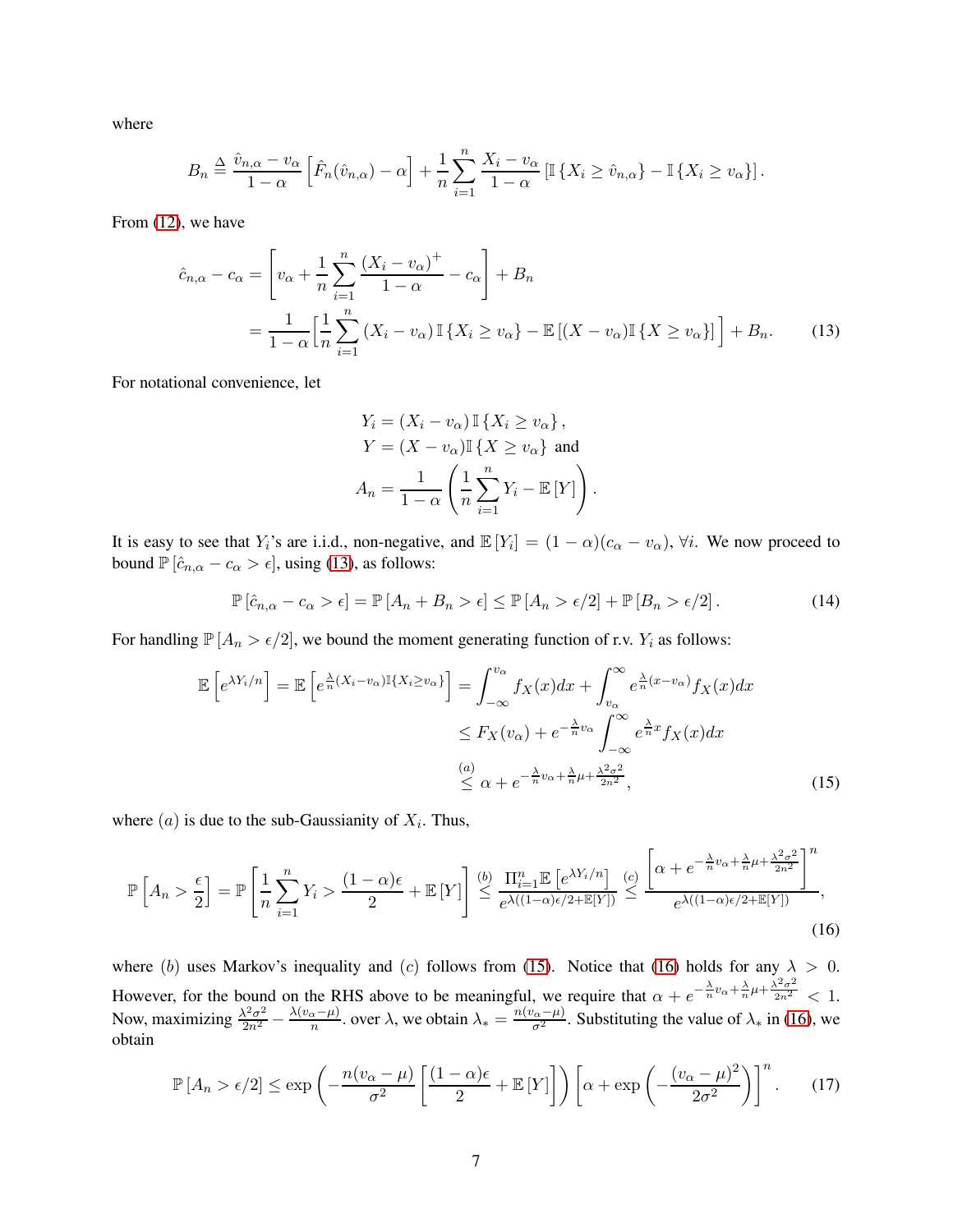For handling the  $\mathbb{P}\left[B_n > \frac{\epsilon}{2}\right]$  term in [\(14\)](#page-6-3), we bound  $|B_n|$  as follows. Using the inequality above, we bound  $|B_n|$  as follows:

<span id="page-7-0"></span>
$$
|B_n| \leq \frac{|v_{\alpha} - \hat{v}_{n,\alpha}|}{1 - \alpha} |\alpha - \hat{F}_n(\hat{v}_{n,\alpha})| + \frac{|v_{\alpha} - \hat{v}_{n,\alpha}|}{1 - \alpha} |\hat{F}_n(v_{\alpha}) - \hat{F}_n(\hat{v}_{n,\alpha})|
$$
  
\n
$$
= \frac{|v_{\alpha} - \hat{v}_{n,\alpha}|}{1 - \alpha} \Big[ |F(v_{\alpha}) - \hat{F}_n(\hat{v}_{n,\alpha})| + |\hat{F}_n(v_{\alpha}) - F(v_{\alpha}) - \hat{F}_n(\hat{v}_{n,\alpha}) + F(v_{\alpha})| \Big]
$$
  
\n
$$
\leq \frac{|v_{\alpha} - \hat{v}_{n,\alpha}|}{1 - \alpha} \Big[ 2|\hat{F}_n(\hat{v}_{n,\alpha}) - F(v_{\alpha})| + |\hat{F}_n(v_{\alpha}) - F(v_{\alpha})| \Big].
$$
 (18)

The first inequality above uses the following fact:

$$
\left|\frac{1}{n}\sum_{i=1}^n \frac{X_i - v_\alpha}{1 - \alpha} \left[\mathbb{I}\left\{X_i \ge \hat{v}_{n,\alpha}\right\} - \mathbb{I}\left\{X_i \ge v_\alpha\right\}\right]\right| \le \frac{1}{1 - \alpha} |v_\alpha - \hat{v}_{n,\alpha}||\hat{F}_n(v_\alpha) - \hat{F}_n(\hat{v}_{n,\alpha})|.
$$

Using [\(18\)](#page-7-0), we have

$$
\mathbb{P}\left[B_n > \frac{\epsilon}{2}\right] \le \mathbb{P}\left[|B_n| > \frac{\epsilon}{2}\right] \le \mathbb{P}\left[\frac{|\hat{v}_{n,\alpha} - v_{\alpha}|}{1 - \alpha}\left(2|\hat{F}_{n,\alpha}(\hat{v}_{n,\alpha}) - F(v_{\alpha})| + |\hat{F}_n(v_{\alpha}) - F(v_{\alpha})|\right) > \frac{\epsilon}{2}\right]
$$

It is easy to see that  $|\hat{F}_{n,\alpha}(\hat{v}_{n,\alpha}) - F(v_\alpha)| \leq \frac{1}{n}$ . Hence,

$$
\mathbb{P}\left[B_n > \frac{\epsilon}{2}\right] \le \mathbb{P}\left[|B_n| > \frac{\epsilon}{2}\right] \le \mathbb{P}\left[\frac{|\hat{v}_{n,\alpha} - v_{\alpha}|}{1 - \alpha}\left(\frac{2}{n} + |\hat{F}_n(v_{\alpha}) - F(v_{\alpha})|\right) > \frac{\epsilon}{2}\right]
$$
  

$$
\le \mathbb{P}\left[\frac{2}{n}\frac{1}{(1 - \alpha)}|\hat{v}_{n,\alpha} - v_{\alpha}| > \frac{\epsilon}{4}\right] + \mathbb{P}\left[\frac{1}{1 - \alpha}|\hat{v}_{n,\alpha} - v_{\alpha}||\hat{F}_n(v_{\alpha}) - F(v_{\alpha})| > \frac{\epsilon}{4}\right].
$$

Let  $D_n = \{ |\hat{v}_{n,\alpha} - v_\alpha| \leq \frac{\sqrt{\epsilon}}{4}$  $\left\{\frac{\ell}{4}\right\}$ . Then, we have

$$
\mathbb{P}\left[\frac{|\hat{v}_{n,\alpha} - v_{\alpha}||\hat{F}_n(v_{\alpha}) - F(v_{\alpha})|}{1 - \alpha} > \frac{\epsilon}{4}\right] \leq \mathbb{P}\left[\frac{|\hat{v}_{n,\alpha} - v_{\alpha}||\hat{F}_n(v_{\alpha}) - F(v_{\alpha})|}{1 - \alpha} > \frac{\epsilon}{4}, D_n\right] + \mathbb{P}\left[D_n^c\right]
$$

$$
\leq \mathbb{P}\left[|\hat{F}_n(v_{\alpha}) - F(v_{\alpha})| > \sqrt{\epsilon}(1 - \alpha)\right] + \mathbb{P}\left[D_n^c\right]
$$

$$
\leq \exp\left(-2n\epsilon(1 - \alpha)^2\right) + \mathbb{P}\left[D_n^c\right],
$$

where  $(d)$  is due to the DKW inequality. Therefore,

 $\mathbb{P}[B_n > \epsilon/2] \le \mathbb{P}[\hat{v}_{n,\alpha} - v_\alpha] > n(1-\alpha)\epsilon/8] + \mathbb{P}[\hat{v}_{n,\alpha} - v_\alpha] > \sqrt{\epsilon}/4] + \exp(-2n\epsilon(1-\alpha)^2).$  (19)

Using  $(14)$ ,  $(17)$  and  $(19)$ , we obtain

<span id="page-7-1"></span>
$$
\mathbb{P}\left[\hat{c}_{n,\alpha} - c_{\alpha} > \epsilon\right] \leq \exp\left(-\frac{n(v_{\alpha} - \mu)}{\sigma^{2}} \left[\frac{(1 - \alpha)\epsilon}{2} + \mathbb{E}\left[Y\right]\right]\right) \left[\alpha + \exp\left(-\frac{(v_{\alpha} - \mu)^{2}}{2\sigma^{2}}\right)\right]^{n} + \mathbb{P}\left[\left|\hat{v}_{n,\alpha} - v_{\alpha}\right| > \frac{n(1 - \alpha)\epsilon}{8}\right] + \mathbb{P}\left[\left|\hat{v}_{n,\alpha} - v_{\alpha}\right| \geq \frac{\sqrt{\epsilon}}{4}\right] + \exp\left(-2n\epsilon(1 - \alpha)^{2}\right)
$$

$$
\stackrel{(a)}{\leq} \exp\left(-\frac{n\epsilon(1 - \alpha)(v_{\alpha} - \mu)}{2\sigma^{2}}\right) \left[\alpha + \exp\left(-\frac{(v_{\alpha} - \mu)^{2}}{2\sigma^{2}}\right)\right]^{n} + 2\exp\left(-2n\delta_{\epsilon_{1}}^{2}\right)
$$

$$
+ 2\exp\left(-2n\delta_{\epsilon_{2}}^{2}\right) + \exp\left(-2n\epsilon(1 - \alpha)^{2}\right),
$$

where  $\delta_{\epsilon_1}, \delta_{\epsilon_2}$  are as defined in the statement of the proposition, and  $(a)$  is due to Proposition [2](#page-2-3) and the fact that  $\mathbb{E}[Y] \geq 0$ .  $\Box$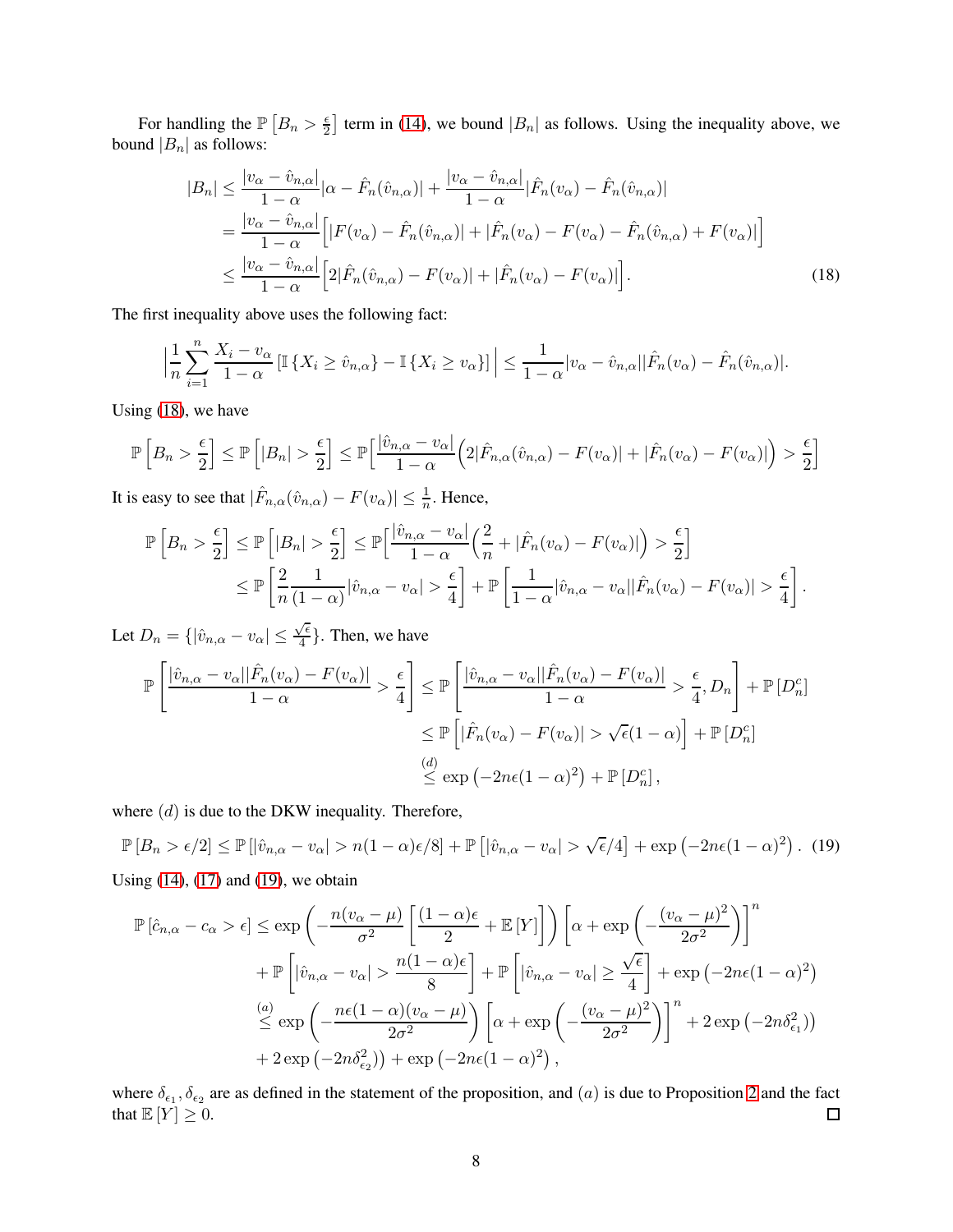#### Proof of Proposition [3](#page-3-3)

*Proof.* For  $\sigma < \sqrt{\frac{(v_{\alpha} - \mu)^2}{2 \ln(1/(1-\alpha))}}$ , we note that  $\alpha + \exp\left(-\frac{(v_{\alpha} - \mu)^2}{2\sigma^2}\right)$  $\left(\frac{x-\mu}{2\sigma^2}\right)$  < 1. Given that the density exists, we have

$$
F(v_{\alpha}+\eta_1)-F(v_{\alpha}-\eta_2)=f(\bar{v})(\eta_1+\eta_2),
$$

for some  $\bar{v} \in [v_{\alpha} - \eta_2, v_{\alpha} + \eta_1]$ . Using the identity above for the two expressions inside  $\delta_{\epsilon_1}$ , we obtain

$$
\delta_{\epsilon_1} = \min\left(f(\bar{v}_1), f(\bar{v}_2)\right) \times \frac{n(1-\alpha)\epsilon}{8}
$$

<span id="page-8-1"></span>.

for some  $\bar{v}_1 \in \left[v_\alpha, v_\alpha + \frac{n(1-\alpha)\epsilon}{8}\right]$  and  $\bar{v}_2 \in \left[v_\alpha - \frac{n(1-\alpha)\epsilon}{8}, v_\alpha\right]$ . Along similar lines, it is easy to infer that  $\delta_{\epsilon_2} = \min(f(\bar{v}_3), f(\bar{v}_4)) \times$  $\sqrt{\epsilon}$  $\frac{1}{4}$ ,

for some  $\bar{v}_1 \in \left[v_\alpha, v_\alpha + \frac{\sqrt{\epsilon}}{4}\right]$  $\frac{\sqrt{\epsilon}}{4}$  and  $\bar{v}_2 \in \left[v_\alpha - \frac{\sqrt{\epsilon}}{4}\right]$  $\left[\frac{\sqrt{\epsilon}}{4}, v_{\alpha}\right]$ . The claim follows.

### <span id="page-8-0"></span>4.4 Proof of Proposition [4](#page-3-4)

*Proof.* Observe that, in the proof of Proposition [5,](#page-5-5) sub-Gaussianity is used is bounding  $\mathbb{P}[A_n \geq \epsilon/2]$  following [\(14\)](#page-6-3) there. Here, we bound the same using sub-exponential assumption.

Recall that  $A_n = \frac{1}{1-n}$  $rac{1}{1-\alpha}$   $\left(\frac{1}{n}\right)$  $\frac{1}{n}\sum_{i=1}^n Y_i - \mathbb{E}[Y]$ , where  $Y_i = (X_i - v_\alpha) \mathbb{I} \{X_i \ge v_\alpha\}$  and  $Y = (X - v_\alpha) \mathbb{I} \{X_i \ge v_\alpha\}$  $v_{\alpha}$ )I { $X \ge v_{\alpha}$ }. Starting as in the derivation of [\(15\)](#page-6-1),

$$
\mathbb{E}\left[e^{\lambda Y_i}\right] = \mathbb{E}\left[e^{\lambda (X_i - v_\alpha)\mathbb{I}\{X_i \ge v_\alpha\}}\right] \le F_X(v_\alpha) + e^{-\lambda v_\alpha} \int_{-\infty}^{\infty} e^{\lambda x} f_X(x) dx
$$
  

$$
\le \alpha + e^{-\lambda v_\alpha + \lambda \mu + \frac{\lambda^2 \sigma^2}{2}}, \quad \forall |\lambda| < \frac{1}{b},
$$
 (20)

where the last inequality uses the fact that  $X_i$  is sub-exponential, for each i. Thus,

$$
\mathbb{P}\left[A_n > \frac{\epsilon}{2}\right] = \mathbb{P}\left[\sum_{i=1}^n Y_i > n\left(\frac{(1-\alpha)\epsilon}{2} + \mathbb{E}\left[Y\right]\right)\right] \stackrel{(b)}{\leq} \frac{\prod_{i=1}^n \mathbb{E}\left[e^{\lambda Y_i}\right]}{e^{\lambda(n(1-\alpha)\epsilon/2 + \mathbb{E}\left[Y\right])}} \quad \forall \lambda > 0
$$
\n
$$
\stackrel{(c)}{\leq} \frac{\left[\alpha + e^{-\lambda v_\alpha + \lambda \mu + \frac{\lambda^2 \sigma^2}{2}}\right]^n}{e^{n\lambda((1-\alpha)\epsilon/2 + \mathbb{E}\left[Y\right])}}, \quad \forall 0 < \lambda < \frac{1}{b}, \tag{21}
$$

where (b) follows from Markov's inequality and (c) uses [\(20\)](#page-8-1). As argued in the proof of Proposition [5,](#page-5-5) choosing  $\lambda = \frac{v_{\alpha} - \mu}{\sigma^2}$  maximizes the term in the numerator on the RHS above, while ensuring the same is less than 1. However, sub-exponential assumption requires that  $0 < \lambda < 1/b$ . Hence, we choose  $\lambda =$  ${m_b = \min\left(\frac{v_\alpha - \mu}{\sigma^2}, b'\right)}$ , where  $b' < 1/b$ . Using the above and the fact that  $\mathbb{E}[Y] \ge 0$ , we obtain that

$$
\mathbb{P}\left[A_n > \epsilon/2\right] \le \exp\left(-\frac{n\epsilon(1-\alpha)m_b}{2}\right) \left[\alpha + \exp\left(m_b(\mu - v_\alpha) + \frac{m_b^2 \sigma^2}{2}\right)\right]^n. \tag{22}
$$

For  $\sigma < \sqrt{\frac{2\ln(1-\alpha)+2(v_\alpha-\mu)m_b}{m_b^2}}$ , we obtain

$$
\mathbb{P}\left[A_n > \epsilon/2\right] \le \exp\left(-\frac{n\epsilon(1-\alpha)m_b}{2}\right)
$$

The rest of the proof follows in a similar manner as that of Proposition [3.](#page-3-3)

 $\Box$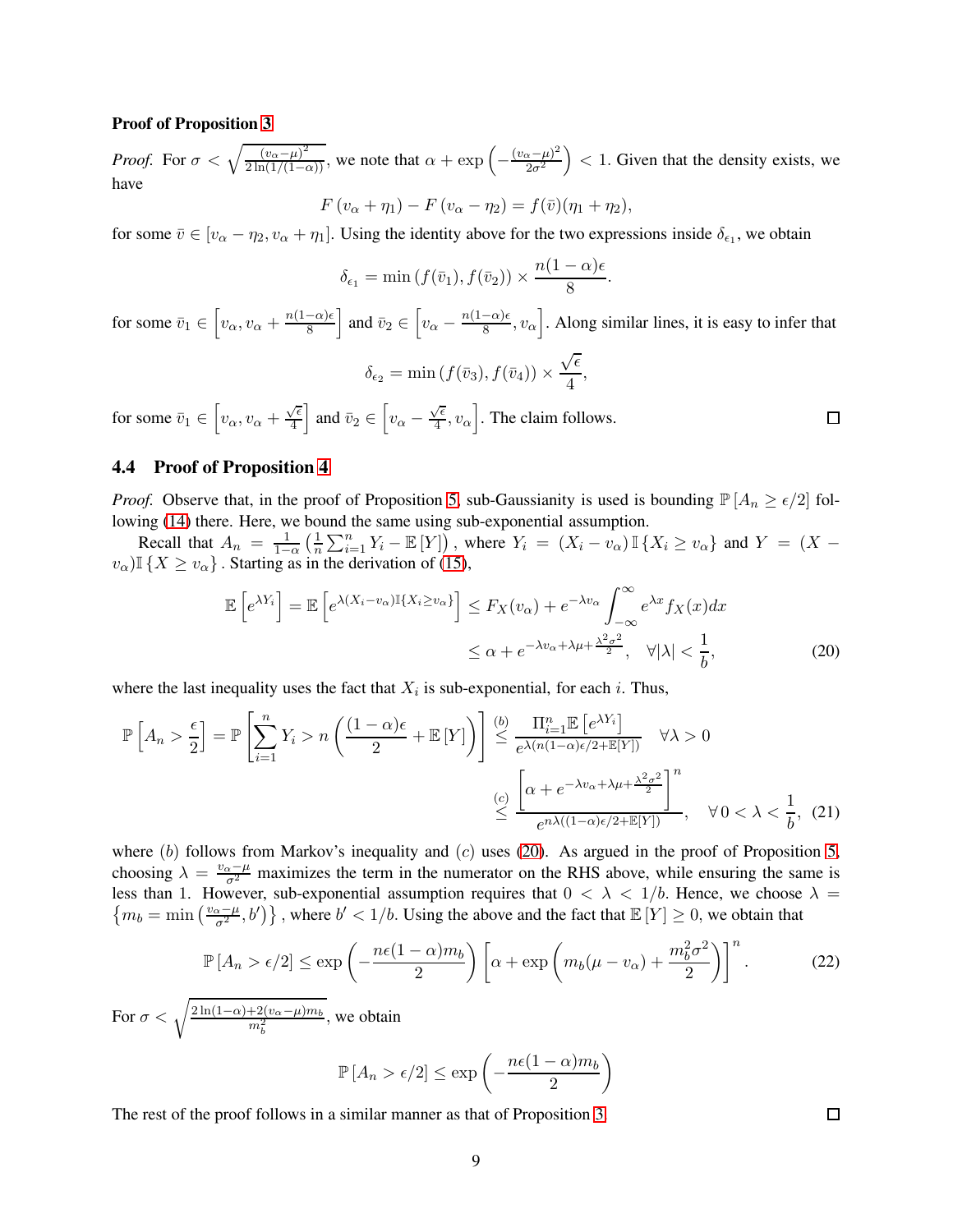Remark 1. *The proof technique used to establish Proposition [3](#page-3-3) cannot be employed to establish a lower deviations bound for the CVaR estimator in* [\(4\)](#page-2-1)*. In particular, using the notation from the proof of Proposition [3,](#page-3-3) we have*

$$
\mathbb{P}\left[\hat{c}_{n,\alpha} - c_{\alpha} \leq -\epsilon\right] = \mathbb{P}\left[A_n + B_n \leq -\epsilon\right] \leq \mathbb{P}\left[A_n \leq -\epsilon/2\right] + \mathbb{P}\left[B_n \leq -\epsilon/2\right] \\
\leq \mathbb{P}\left[A_n \leq -\epsilon/2\right] + \mathbb{P}\left[\left|B_n\right| \geq \epsilon/2\right]
$$

*While*  $\mathbb{P}[|B_n| \leq -\epsilon/2]$  *can be bounded as before (see* [\(19\)](#page-7-1)), *handling*  $\mathbb{P}[A_n \leq -\epsilon/2]$  *is challenging. For instance, mimicking the steps leading to* [\(14\)](#page-6-3)*, we have*

<span id="page-9-3"></span>
$$
\mathbb{P}\left[A_n \le -\epsilon/2\right] = \mathbb{P}\left[\frac{1}{n(1-\alpha)}\sum_{i=1}^n \left(Y_i - \mathbb{E}\left[Y\right]\right) \le -\epsilon/2\right]
$$
\n
$$
= \mathbb{P}\left[\frac{1}{n}\sum_{i=1}^n Y_i \le \mathbb{E}\left[Y\right] - (1-\alpha)\epsilon/2\right]
$$
\n
$$
\stackrel{(a)}{=} \mathbb{P}\left[\exp\left(-\frac{\lambda}{n}\sum_{i=1}^n Y_i\right) \ge \exp\left(-\lambda\left(\mathbb{E}\left[Y\right] - \frac{(1-\alpha)\epsilon}{2}\right)\right)\right]
$$
\n
$$
\stackrel{(b)}{=} \frac{\Pi_{i=1}^n \mathbb{E}\left[e^{\frac{-\lambda Y_i}{n}}\right]}{\epsilon^{-\lambda(\mathbb{E}\left[Y\right] - (1-\alpha)\epsilon/2)}}
$$
\n
$$
\stackrel{(c)}{=} \frac{\left[\alpha + e^{\frac{\lambda}{n}\nu_\alpha - \frac{\lambda}{n}\mu + \frac{\lambda^2\sigma^2}{2n^2}}\right]^n}{\exp\left(-\lambda\left(-(1-\alpha)\epsilon/2 + \mathbb{E}\left[Y\right]\right)\right)},\tag{23}
$$

*where* (a) *holds for any*  $\lambda > 0$ , (b) *uses Markov's inequality and* (c) *is due to* [\(15\)](#page-6-1). *Deriving a meaningful upper bound on*  $\mathbb{P}[A_n \le -\epsilon/2]$  *using* [\(23\)](#page-9-3) *is difficult, since the numerator there cannot be controlled. This is because*  $(v_\alpha - \mu) > 0$  *and*  $\lambda$  *is constrained to be positive.* 

### <span id="page-9-1"></span>5 Conclusions

We derived a one-sided concentration bound for a natural sample-based CVaR estimator, when the underlying distribution is unbounded, albeit sub-Gaussian or sub-exponential. We also derived concentration bounds for a quantile-based estimator for VaR, and this may be of independent interest. We believe our concentration bounds for natural estimates VaR and CVaR are interesting not only from a statistical viewpoint, but also for solving sequential decision making problems under uncertainty, for e.g., in the multi-armed bandit framework [\[3](#page-10-2)].

As future work, it would be interesting to derive a concentration result that bounds the lower deviations of the CVaR estimator. An orthogonal direction is to derive concentration result for CVaR estimators that incorporate importance sampling.

# References

- <span id="page-9-2"></span>[1] Stéphane Boucheron, Gábor Lugosi, and Pascal Massart. *Concentration inequalities: A nonasymptotic theory of independence*. Oxford university press, 2013.
- <span id="page-9-0"></span>[2] D. B. Brown. Large deviations bounds for estimating conditional value-at-risk. *Operations Research Letters*, 35(6):722–730, 2007.